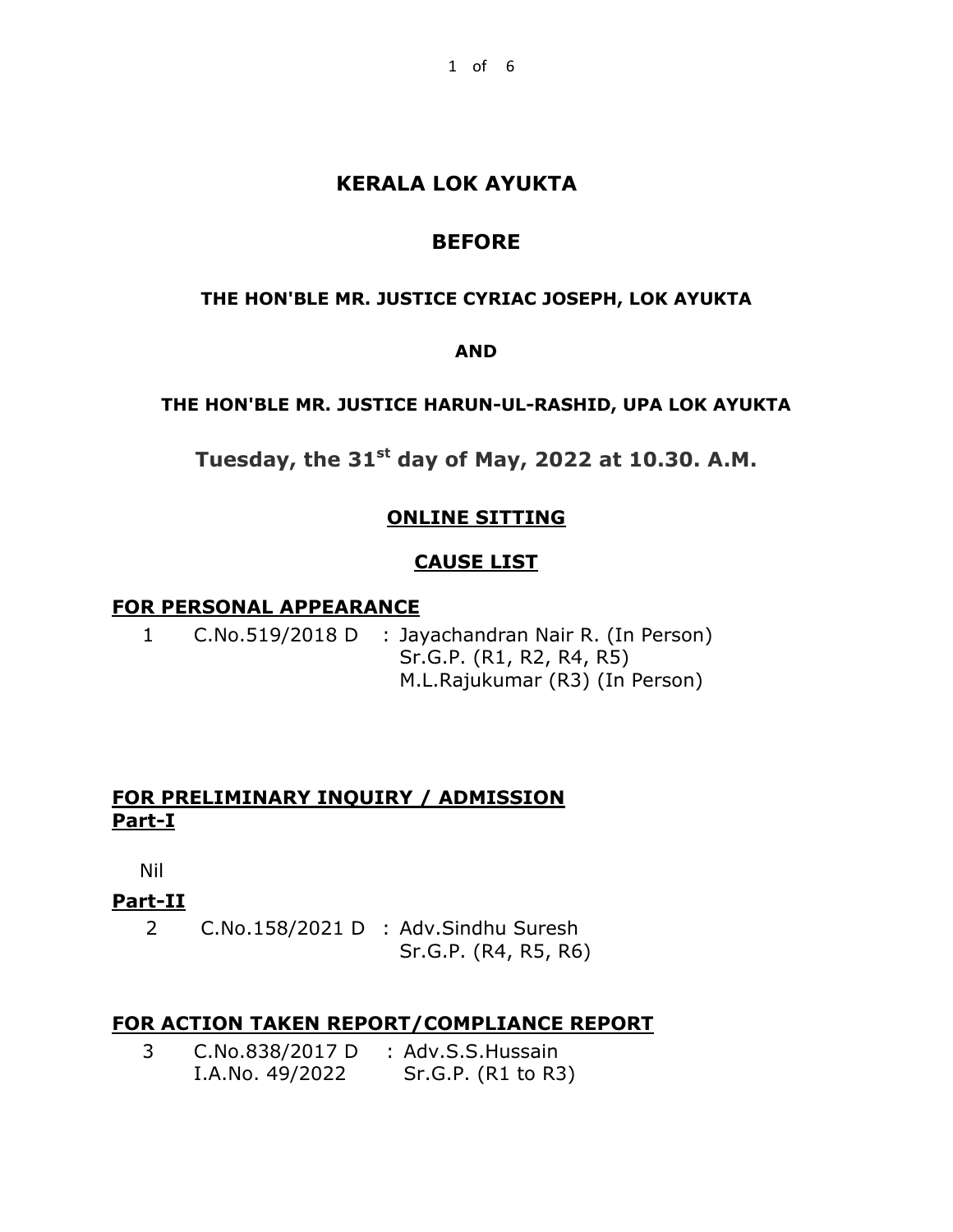### **FOR DISPOSAL**

4 C.No.2568/2011 B : Adv. Josh Rajan Sr. G. P. (R1, R2) Adv. R. Raveendran Nair (R3) Superintendent of Police, Kerala Lok Ayukta (Investigating Officer)

- 5 C.No.1491/2013 B : Adv.V.S.Bhasurendran Nair Sr.G.P. (R1 to R5)
- 6 C.No.1245/2015 A : Adv. Josh Rajan I.A.No. 41/2022 I.A.No. 172/2022 Adv. Meenakumaran Nair (R1, R2) Sr. G. P. (R3, R4)
- 7 C.No.745/2018 C I.A.No.64/2020 : Adv. Issac Samuel Sr.G.P. (R1, R2, R4, R5, R7) Adv. U.S.Ganeshkumar & Adv. K.G. Vijayakumar (R6)

### **FOR HEARING ON COMPLAINT**

- 8 C.No.706/2014 C I.A.No.660/2017 : Adv.S.Narayanan Nair Sr.G.P (R1 to R5)
- 9 C.No.1492/2014 B : Adv.L.Ramesh Babu I.A.No.1250/2018 Sr.G.P (R1 to R3) Adv.R.Rakesh (R4)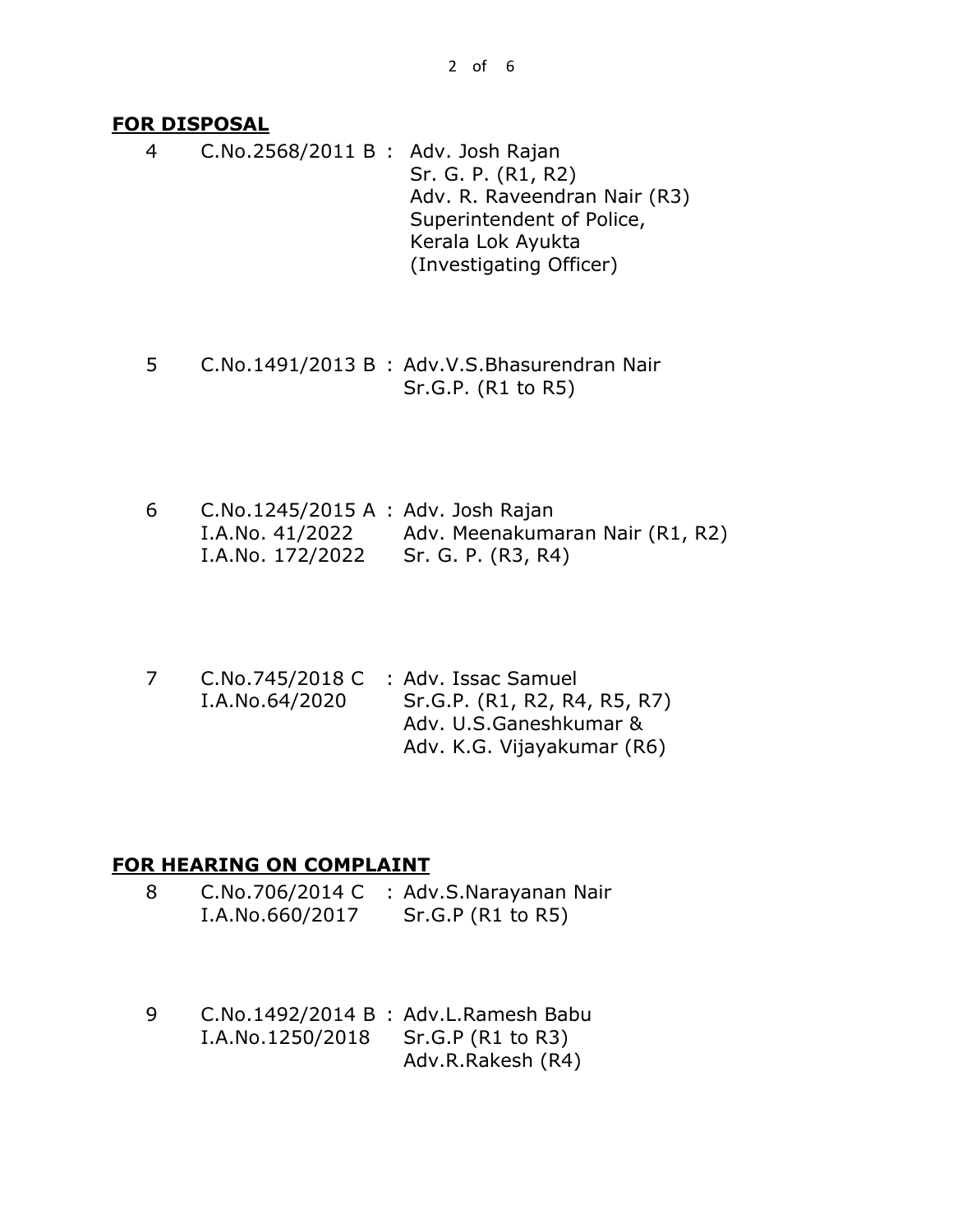- 10 C.No.1190/2015 C : Adv.Adv.S.S.Ranju Ram Adv.P.T.Joseph & Adv.Jimmy Mathew (R1, R2, R4) Sunny Sebastian (R3) (In Person) Sr.G.P. (R5, R15, R16, R17) Adv.Nalanchira P.Krishnan Kutty (R6 to R14) ADGP VACB (Investigating Officer )
- 11 C.No.716/2017 D : Adv.Babu P.Pothencode Sr.G.P. (R1 to R6) Adv.G.Sreekumaran (R7) Adv.Kowdiar S.Mohandas & Adv.Mridul John Mathew (R8) Adv.R.S.Anoop C.Chandran (R9) Adv.D.R.Rajesh (Advocate Commissioner)
- 12 C.No.982/2017 C : Adv.Jithu S.Babu Sr.G.P (R1 to R3)

**Google Meet Link :- <https://meet.google.com/bdy-qvrh-qpw>**

\*\*\*\*\*\*\*\*\*\*\*\*\*\*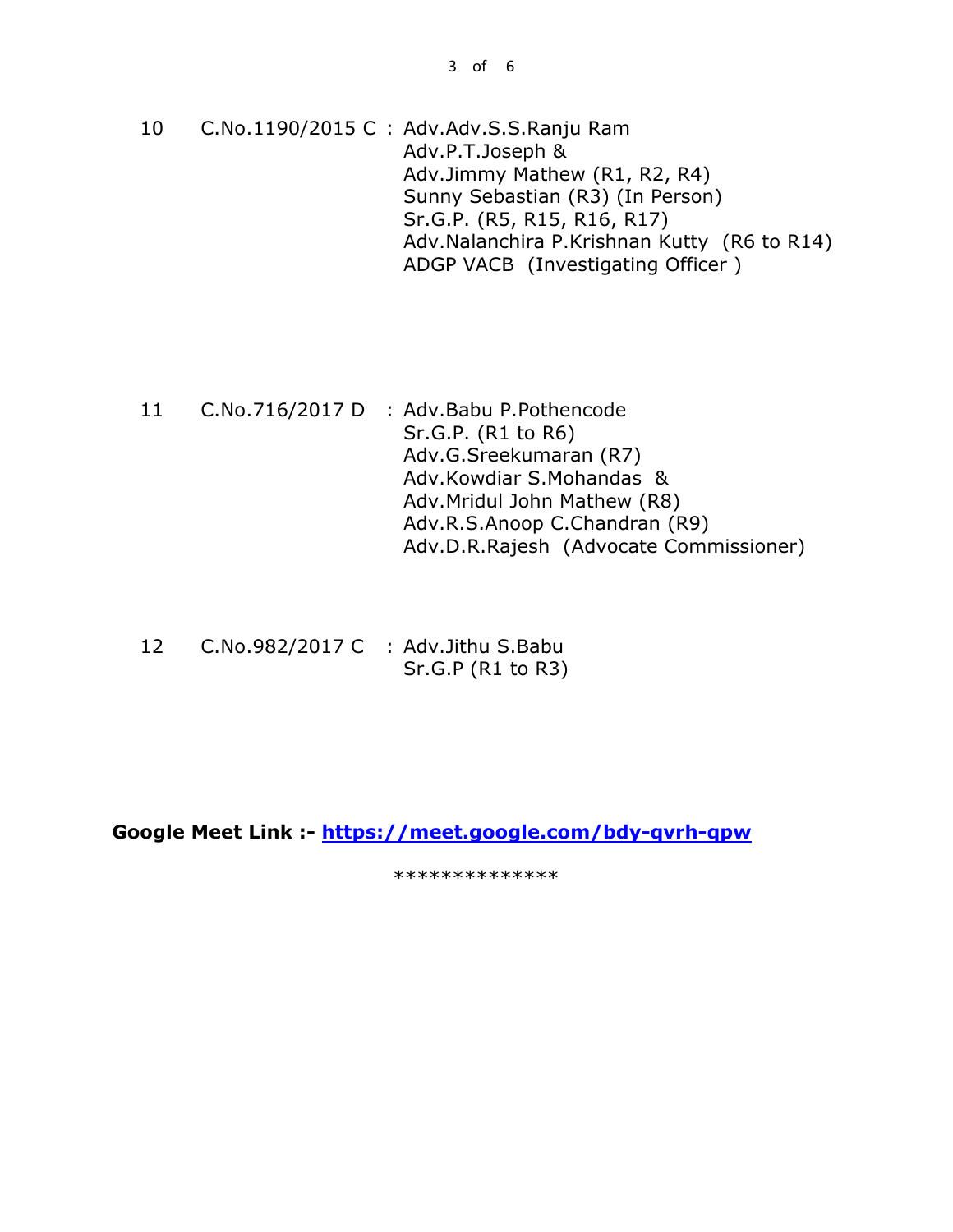### **KERALA LOK AYUKTA**

#### **BEFORE**

#### **THE HON'BLE MR.JUSTICE BABU MATHEW P. JOSEPH, UPA LOK AYUKTA**

**Tuesday, the 31st day of May, 2022 at 10.30. A.M.**

## **ONLINE SITTING**

### **CAUSE LIST FOR PRELIMINARY INQUIRY / ADMISSION Part-I**

Nil

### **Part-II**

|  | C.No.256/2019 B : Anil Kumar S (In Person) |
|--|--------------------------------------------|
|  | Adv. Mydhili R.S. (R1)                     |
|  | $Sr$ G.P. $(R2)$                           |
|  | Adv.Sonay John (R3)                        |

2 C.No.195/2021 D : Anandu Nirmal (In Person) Adv.B.Vasudevan Nair (R1) SC for Kerala University

### **PLEADINGS**

3 C.No.96/2020 B : Adv.Rajaprathap S.J. Sr.G.P. (R1 & R2)

### **FOR STAY REPORT**

4 C.No. 846/2010 A : Adv.K. Parameswaran Kutty SC for Kerala University (R1 & R2)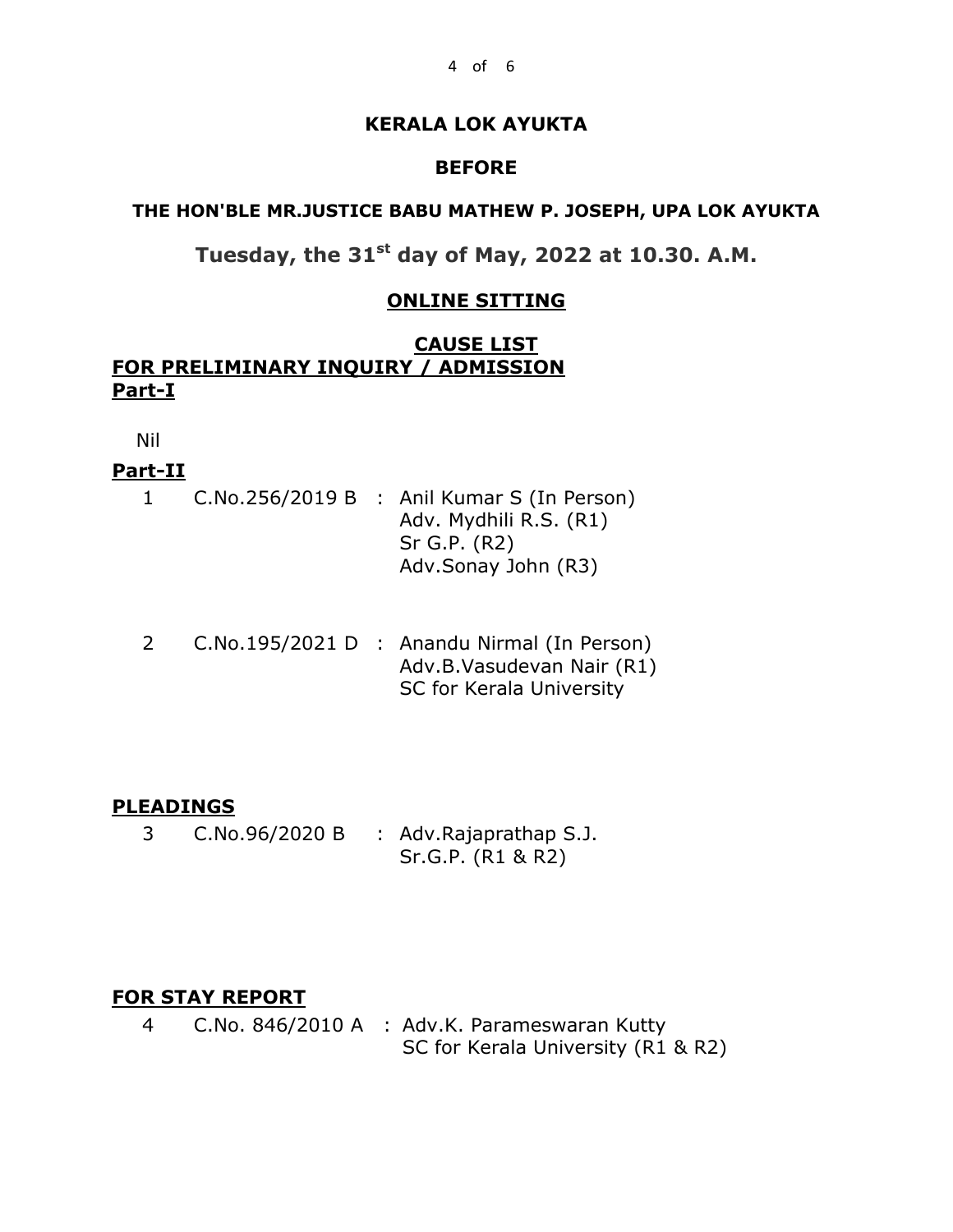#### **FOR STEPS/EVIDENCE**

- 5 C.No.1089/2016 A : Adv. Bhasurendran Nair/ Sr. G.P. (R1) Adv. E.Velappan (R2)
- 6 C.No.790/2018 C I.A.No.188/2020 : Adv.Raja Prathap S.J./ Adv.Jithu S. Babu Adv. M.P. Sasidharan Nair (R1) Adv.G.Udhayabhanu (R2)
- 7 C.No.993/2018 D : Adv.Jithu S.Babu Sr.G.P. (R1 to R4)

### **FOR EXAMINATION OF WITNESSES**

| 8 | C.No.792/2018 D  | : Adv.Jithu S.Babu |
|---|------------------|--------------------|
|   | I.A.No. 155/2022 | Sr.G.P. (R1 & R2)  |

### **FOR HEARING ON COMPLAINT**

- 9 C.No.989/2017 C : Adv.K.S.Vinod & Adv.A.Shibu Sr.G.P. (R1, R3, R6) R.Lawrance, former Additional Tahsildar (LR), Varkala (R2) Adv. Kallambalam S Sreekumar (R4) Adv.M.R.Anandakuttan (R5)
- 10 C.No.364/2019 A : Radeesh Kumar M.T.(In Person) Adv. B.Vasudevan Nair SC for Kerala University (R1 & R2) Adv.A.G.Girish Kumar (R4)